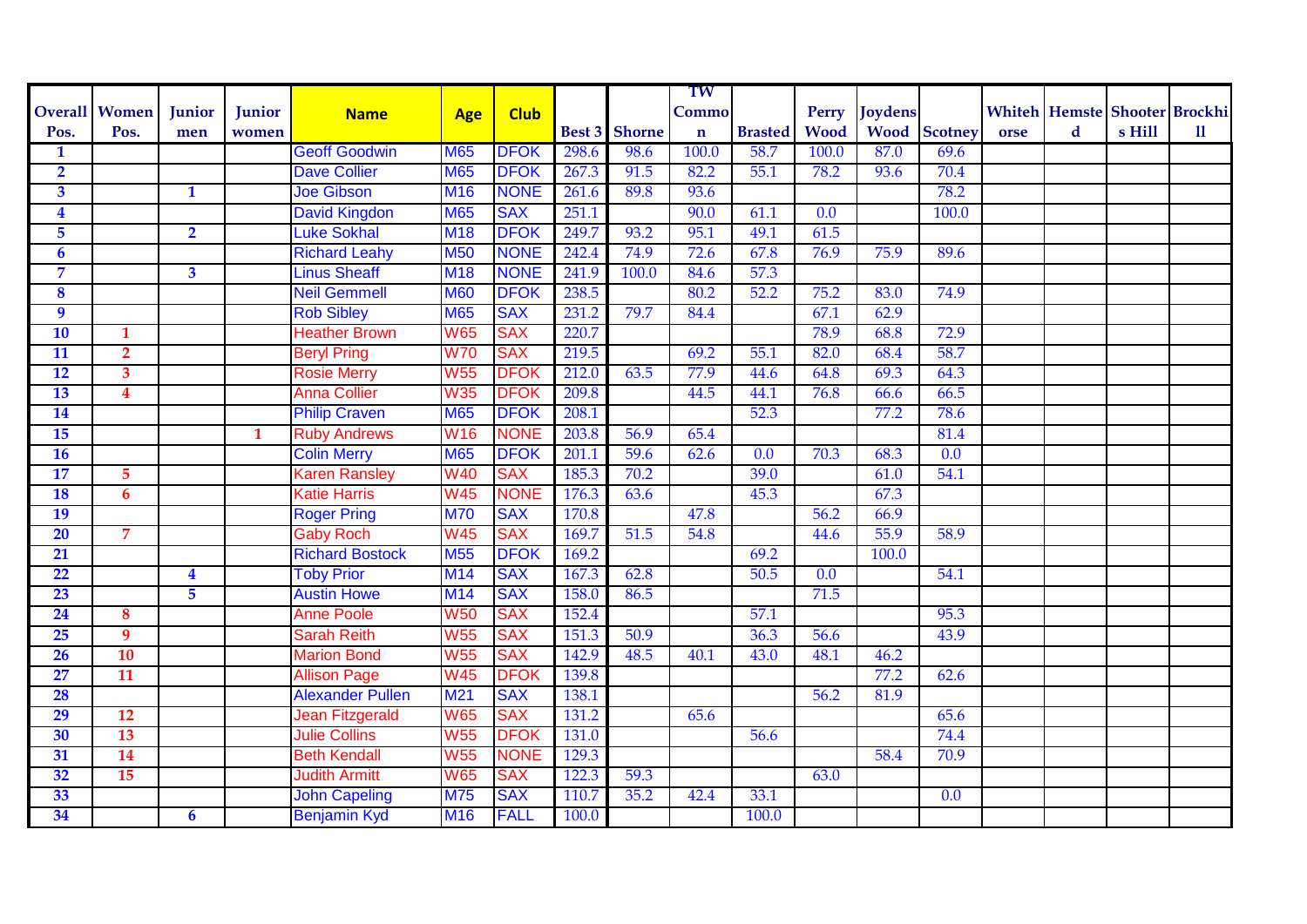|      |                      |                 |                         |                                 |                  |              |      |                      | TW          |                     |      |               |                     |      |   |        |                                      |
|------|----------------------|-----------------|-------------------------|---------------------------------|------------------|--------------|------|----------------------|-------------|---------------------|------|---------------|---------------------|------|---|--------|--------------------------------------|
|      | <b>Overall Women</b> | Junior          | Junior                  | <b>Name</b>                     | Age              | <b>Club</b>  |      |                      | Commo       |                     |      | Perry Joydens |                     |      |   |        | <b>Whiteh Hemste Shooter Brockhi</b> |
| Pos. | Pos.                 | men             | women                   |                                 |                  |              |      | <b>Best 3</b> Shorne | $\mathbf n$ | <b>Brasted</b> Wood |      |               | <b>Wood</b> Scotney | orse | d | s Hill | $\mathbf{u}$                         |
| 35   |                      | 7               |                         | <b>Adam Sokhal</b>              | <b>M16</b>       | <b>NONE</b>  | 92.4 |                      | 92.4        |                     |      |               |                     |      |   |        |                                      |
| 36   |                      |                 |                         | <b>Mark Poole</b>               | <b>M50</b>       | <b>NONE</b>  | 89.7 |                      | 89.7        |                     |      |               |                     |      |   |        |                                      |
| 37   |                      |                 |                         | <b>Craig Manley</b>             | M45              | <b>NONE</b>  | 86.6 |                      |             |                     |      |               | 86.6                |      |   |        |                                      |
| 38   |                      |                 |                         | <b>Andrew Barclay</b>           | <b>M50</b>       | <b>DFOK</b>  | 85.7 |                      |             |                     |      | 85.7          |                     |      |   |        |                                      |
| 39   |                      |                 | $\overline{2}$          | <b>Madeleine Pitcher</b>        | W14              | <b>DFOK</b>  | 85.3 |                      |             |                     |      |               | 85.3                |      |   |        |                                      |
| 40   |                      |                 |                         | <b>Alex Rickmans</b>            | M40              | <b>NONE</b>  | 83.1 |                      |             |                     |      |               | 83.1                |      |   |        |                                      |
| 41   |                      |                 |                         | <b>Anthony Barrable</b>         | <b>M75</b>       | <b>RAFO</b>  | 80.4 |                      |             | 35.6                |      | 44.8          |                     |      |   |        |                                      |
| 42   |                      |                 |                         | <b>Robin Kendall</b>            |                  | <b>NONE</b>  | 77.9 |                      |             |                     |      | 77.9          |                     |      |   |        |                                      |
| 43   |                      |                 |                         | <b>Paolo Cuomo</b>              | M40              | <b>NONE</b>  | 77.7 |                      |             |                     |      | 77.7          |                     |      |   |        |                                      |
| 44   |                      |                 |                         | <b>Phil Conway</b>              | M <sub>55</sub>  | GO           | 77.3 |                      |             | 77.3                |      |               |                     |      |   |        |                                      |
| 45   |                      |                 |                         | <b>Neill Wates</b>              | M45              | <b>DFOK</b>  | 76.6 | 76.6                 |             |                     |      |               |                     |      |   |        |                                      |
| 46   |                      |                 |                         | <b>Charlie Pickin</b>           | <b>M50</b>       | <b>SAX</b>   | 75.5 |                      | 75.5        |                     |      |               |                     |      |   |        |                                      |
| 47   |                      |                 |                         | <b>Neil Coughtey</b>            | <b>M50</b>       | <b>NONE</b>  | 75.0 |                      | 75.0        |                     |      |               |                     |      |   |        |                                      |
| 48   |                      |                 |                         | <b>Harley Clark-Hurren</b>      | <b>M40</b>       | <b>DFOK</b>  | 75.0 |                      |             |                     |      | 75.0          |                     |      |   |        |                                      |
| 49   |                      |                 |                         | <b>David Cave-Ayland</b>        | <b>M65</b>       | <b>DFOK</b>  | 72.3 |                      |             |                     |      | 72.3          |                     |      |   |        |                                      |
| 50   | <b>16</b>            |                 |                         | Di Turner                       | <b>W65</b>       | <b>SO</b>    | 70.1 |                      |             |                     |      |               | 70.1                |      |   |        |                                      |
| 51   |                      |                 |                         | <b>Thomas Elgood</b>            | <b>M55</b>       | <b>CHIG</b>  | 69.4 |                      | 69.4        |                     |      |               |                     |      |   |        |                                      |
| 52   | 17                   |                 |                         | <b>Gillian Edgar</b>            | <b>W50</b>       | <b>HAVOC</b> | 69.4 |                      |             |                     |      | 69.4          |                     |      |   |        |                                      |
| 53   | 18                   |                 |                         | <b>Amy Kendall</b>              | W21              | <b>NONE</b>  | 68.9 |                      |             |                     |      | 68.9          |                     |      |   |        |                                      |
| 54   | 19                   |                 |                         | <b>Gill Sinclair</b>            | <b>W45</b>       | <b>SAX</b>   | 66.8 |                      |             |                     | 66.8 |               |                     |      |   |        |                                      |
| 55   | 20                   |                 |                         | <b>Dany Grade</b>               | <b>W35</b>       | <b>NONE</b>  | 66.0 |                      |             |                     |      |               | 66.0                |      |   |        |                                      |
| 56   |                      | 8               |                         | <b>Nathan Herbert</b>           | M <sub>14</sub>  | <b>FALL</b>  | 65.7 |                      |             | 65.7                |      |               |                     |      |   |        |                                      |
| 57   |                      |                 |                         | <b>Dave Cordrey</b>             | <b>M65</b>       | <b>NONE</b>  | 65.7 |                      |             |                     | 65.7 |               |                     |      |   |        |                                      |
| 58   |                      | $\overline{9}$  |                         | <b>Joshua Stapleton</b>         | <b>M18</b>       | <b>CHDL</b>  | 64.8 |                      |             | 64.8                |      |               |                     |      |   |        |                                      |
| 59   |                      | 10              |                         | <b>Robin Cox</b>                | M14              | <b>NONE</b>  | 63.9 |                      |             |                     | 63.9 |               |                     |      |   |        |                                      |
| 60   |                      | 11              |                         | <b>Alexander Pegg</b>           | <b>M16</b>       | <b>FALL</b>  | 62.6 |                      |             | 62.6                |      |               |                     |      |   |        |                                      |
| 61   | 21                   |                 |                         | <b>Hayley Collins</b>           | $\overline{W21}$ | <b>DFOK</b>  | 61.8 |                      |             |                     |      |               | 61.8                |      |   |        |                                      |
| 62   | $\overline{22}$      |                 |                         | <b>Denise Kemp</b>              | <b>W50</b>       | <b>NONE</b>  | 61.2 |                      |             |                     | 61.2 |               |                     |      |   |        |                                      |
| 63   |                      |                 | 3                       | <b>Catriona Beynon</b>          | W <sub>12</sub>  | <b>FALL</b>  | 60.2 |                      |             | 60.2                |      |               |                     |      |   |        |                                      |
| 64   |                      | $\overline{12}$ |                         | <b>Jos Barfoot</b>              | M <sub>16</sub>  | <b>CHDL</b>  | 60.1 |                      |             | 60.1                |      |               |                     |      |   |        |                                      |
| 65   |                      |                 |                         | <b>Kenneth Fox</b>              | <b>M50</b>       | <b>SAX</b>   | 59.7 |                      |             | 59.7                |      |               |                     |      |   |        |                                      |
| 66   | 23                   |                 |                         | <b>Kate Harris</b>              | <b>W45</b>       | <b>DFOK</b>  | 59.6 |                      |             |                     |      |               | 59.6                |      |   |        |                                      |
| 67   |                      |                 | $\overline{\mathbf{4}}$ | <b>Evie Eddie</b>               | W <sub>14</sub>  | <b>FALL</b>  | 59.4 |                      |             | 59.4                |      |               |                     |      |   |        |                                      |
| 68   |                      | 13              |                         | <b>Benjamin Siriwardena M12</b> |                  | <b>FALL</b>  | 59.1 |                      |             | 59.1                |      |               |                     |      |   |        |                                      |
|      |                      |                 |                         |                                 |                  |              |      |                      |             |                     |      |               |                     |      |   |        |                                      |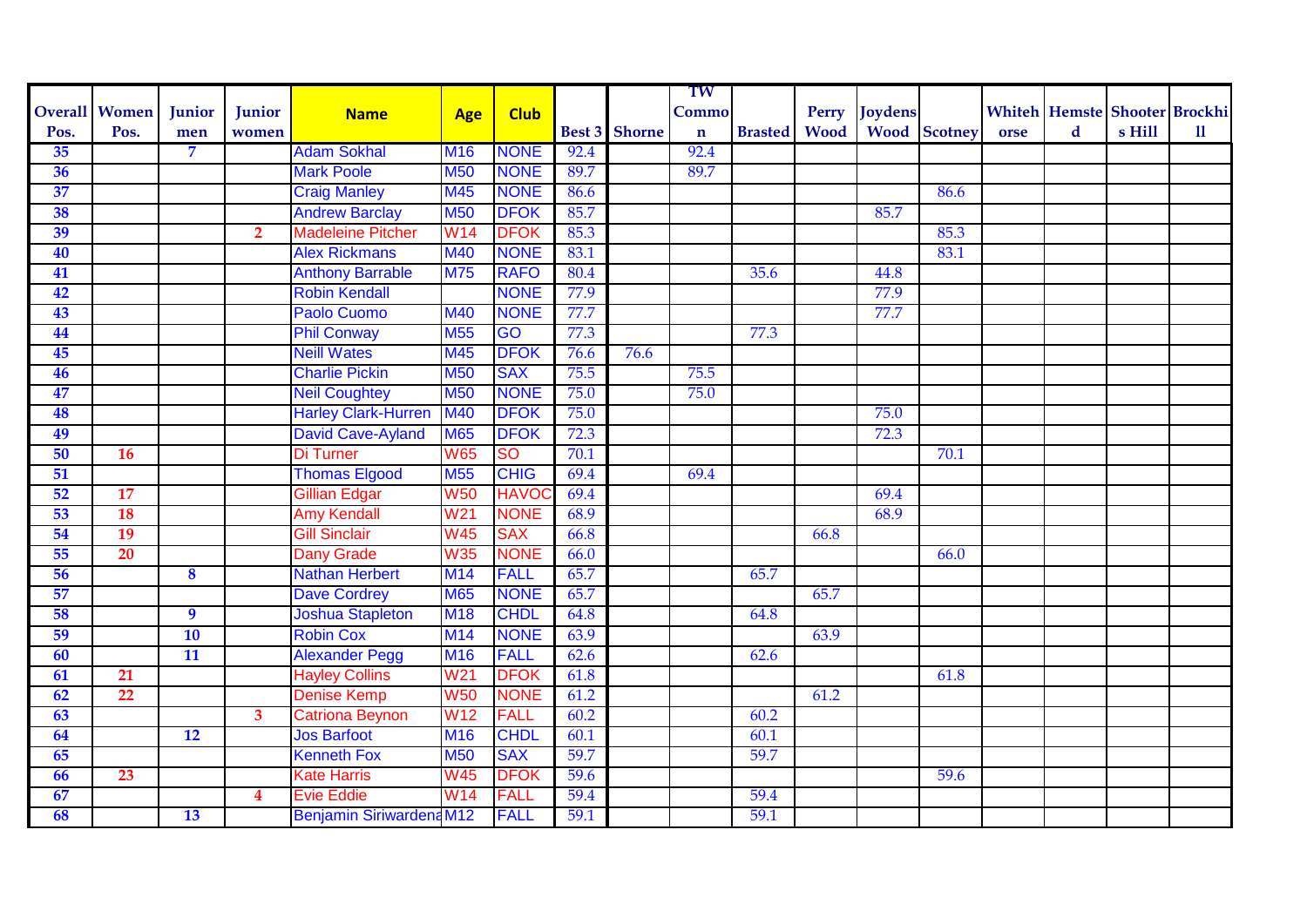|                 |                      |           |                |                            |            |             |      |                      | TW          |                |             |               |                     |      |   |                                      |              |
|-----------------|----------------------|-----------|----------------|----------------------------|------------|-------------|------|----------------------|-------------|----------------|-------------|---------------|---------------------|------|---|--------------------------------------|--------------|
|                 | <b>Overall Women</b> | Junior    | Junior         | <b>Name</b>                | <b>Age</b> | <b>Club</b> |      |                      | Commo       |                |             | Perry Joydens |                     |      |   | <b>Whiteh Hemste Shooter Brockhi</b> |              |
| Pos.            | Pos.                 | men       | women          |                            |            |             |      | <b>Best 3</b> Shorne | $\mathbf n$ | <b>Brasted</b> | <b>Wood</b> |               | <b>Wood</b> Scotney | orse | d | s Hill                               | $\mathbf{u}$ |
| 69              |                      |           |                | <b>Stuart Purdy</b>        | <b>M45</b> | <b>SO</b>   | 57.6 |                      |             | 57.6           |             |               |                     |      |   |                                      |              |
| 70              |                      |           |                | <b>Joseph Subba</b>        | M35        | <b>BAOC</b> | 56.8 | 56.8                 |             |                |             |               |                     |      |   |                                      |              |
| $\overline{71}$ |                      |           |                | <b>John Morris</b>         | <b>M70</b> | <b>SO</b>   | 56.2 |                      |             | 56.2           |             |               |                     |      |   |                                      |              |
| 72              |                      |           |                | <b>Roman Bednarz</b>       | <b>M65</b> | <b>DFOK</b> | 56.2 |                      |             |                |             | 56.2          |                     |      |   |                                      |              |
| 73              | 24                   |           |                | Lisa Fulcher               | <b>W45</b> | <b>IND</b>  | 55.6 | 55.6                 |             |                |             |               |                     |      |   |                                      |              |
| 74              | 25                   |           |                | <b>Charmaine Kwan</b>      | <b>W35</b> | <b>TOK</b>  | 55.4 |                      | 55.4        |                |             |               |                     |      |   |                                      |              |
| 75              |                      |           |                | <b>Paul Slater</b>         | <b>M45</b> | <b>IND</b>  | 55.2 |                      | 55.2        |                |             |               |                     |      |   |                                      |              |
| 76              | 26                   |           |                | <b>Renate Henry</b>        | <b>W50</b> | <b>NONE</b> | 53.3 |                      |             |                | 53.3        |               |                     |      |   |                                      |              |
| 77              |                      |           |                | <b>Nigel Britton</b>       | <b>M70</b> | <b>BOF</b>  | 52.7 |                      | 52.7        |                |             |               |                     |      |   |                                      |              |
| 78              |                      | 14        |                | <b>Oliver Thomason</b>     | <b>M14</b> | <b>FALL</b> | 51.0 |                      |             | 51.0           |             |               |                     |      |   |                                      |              |
| 79              | 27                   |           |                | <b>Shirlaine Venn</b>      | <b>W35</b> | <b>NONE</b> | 50.8 |                      |             |                |             | 50.8          |                     |      |   |                                      |              |
| 80              |                      |           |                | <b>Mike Elliot</b>         | <b>M65</b> | <b>MV</b>   | 50.7 |                      |             | 50.7           |             |               |                     |      |   |                                      |              |
| 81              |                      |           |                | <b>Ralph Phillips</b>      | <b>M70</b> | <b>SO</b>   | 49.0 |                      |             | 49.0           |             |               |                     |      |   |                                      |              |
| 82              |                      |           |                | <b>Jordan Page</b>         | <b>M35</b> | <b>NONE</b> | 47.7 |                      |             |                | 47.7        |               |                     |      |   |                                      |              |
| 83              |                      |           |                | <b>Gary Gould</b>          | M45        | <b>NONE</b> | 47.1 |                      |             |                |             |               | 47.1                |      |   |                                      |              |
| 84              | 28                   |           |                | <b>Ruth Rhodes</b>         | <b>W75</b> | <b>SO</b>   | 46.0 |                      |             | 46.0           |             |               |                     |      |   |                                      |              |
| 85              |                      |           | $\overline{5}$ | <b>Amanda Vel</b>          | <b>W18</b> | <b>FALL</b> | 46.0 |                      |             | 46.0           |             |               |                     |      |   |                                      |              |
| 86              |                      |           |                | <b>James Davis</b>         | M45        | <b>SAX</b>  | 45.4 |                      |             | 45.4           |             |               |                     |      |   |                                      |              |
| 87              |                      |           |                | <b>Diana Androshchuk</b>   |            | <b>NONE</b> | 43.6 |                      |             |                |             | 43.6          |                     |      |   |                                      |              |
| 88              |                      |           |                | <b>Sean Fishpool</b>       | <b>M45</b> | <b>NONE</b> | 43.2 |                      |             | 43.2           |             |               | $\overline{0.0}$    |      |   |                                      |              |
| 89              |                      | 15        |                | <b>Nazar Androshchuk</b>   | M14        | <b>NONE</b> | 43.0 |                      |             |                |             | 43.0          |                     |      |   |                                      |              |
| 90              | 29                   |           |                | Davina Jordan              | <b>W45</b> | <b>FALL</b> | 42.8 |                      |             | 42.8           |             |               |                     |      |   |                                      |              |
| 91              |                      | <b>16</b> |                | <b>George Humphreys</b>    | <b>M14</b> | <b>FALL</b> | 38.8 |                      |             | 38.8           |             |               |                     |      |   |                                      |              |
| 92              |                      |           |                | <b>Gary Stacey</b>         | <b>M40</b> | <b>NONE</b> | 38.6 | 38.6                 |             |                |             |               |                     |      |   |                                      |              |
| 93              |                      |           |                | <b>David Cordrey</b>       |            | <b>NONE</b> | 37.1 |                      |             | 37.1           |             |               |                     |      |   |                                      |              |
| 94              |                      |           | 6              | <b>Amber Carwardine</b>    | <b>W14</b> | <b>NONE</b> | 35.1 |                      |             | 35.1           |             |               |                     |      |   |                                      |              |
| 95              |                      |           |                | <b>Brian Dinsley</b>       | <b>M80</b> | <b>SAX</b>  | 34.4 |                      |             | 0.0            | 34.4        |               |                     |      |   |                                      |              |
| 96              |                      |           |                | <b>Gabor Kertek</b>        | <b>M40</b> | <b>NONE</b> | 33.3 |                      |             |                | 33.3        |               |                     |      |   |                                      |              |
| 97              |                      |           |                | <b>Duncan Edwards</b>      | <b>M30</b> | <b>NONE</b> | 32.7 |                      |             |                |             |               | 32.7                |      |   |                                      |              |
| 98              | 30                   |           |                | <b>Keiko Conway</b>        | <b>W55</b> | GO          | 0.0  |                      |             | 0.0            |             |               |                     |      |   |                                      |              |
| 98              |                      |           | $\overline{7}$ | <b>Katherine Rushworth</b> | <b>W18</b> | <b>FALL</b> | 0.0  |                      |             | 0.0            |             |               |                     |      |   |                                      |              |
| 98              |                      |           |                | <b>Tim Linsell</b>         | <b>M40</b> | <b>SAX</b>  | 0.0  |                      |             | 0.0            |             |               |                     |      |   |                                      |              |
| 98              | 31                   |           |                | Shirlaine Fasanya          | <b>W35</b> | <b>NONE</b> | 0.0  |                      |             | 0.0            |             |               |                     |      |   |                                      |              |
| 98              |                      | 17        |                | <b>Joshua Davis</b>        | <b>M18</b> | <b>SAX</b>  | 0.0  |                      |             | 0.0            |             |               |                     |      |   |                                      |              |
|                 |                      |           |                |                            |            |             |      |                      |             |                |             |               |                     |      |   |                                      |              |